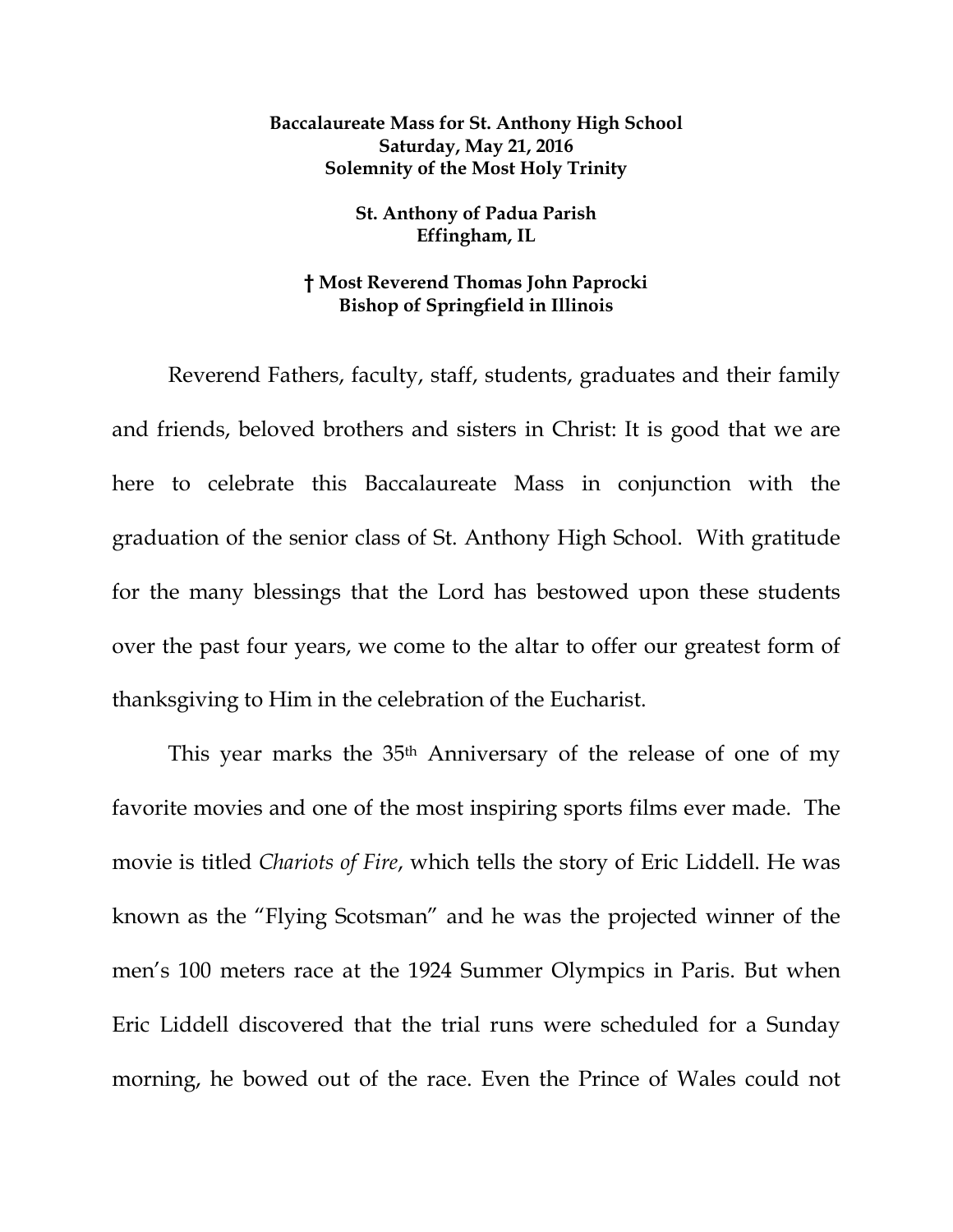persuade him to honor his country by running on the Sabbath. Liddell explained his decision, saying, "God my King is greater than the kings of England, Wales and Scotland. To honor God is more important than to honor the king of England."

Born in China to Scottish missionary parents, Eric Liddell returned to the land of his birth to spend his life as a Christian missionary because he felt driven to share the joy of honoring God. He lived and worked there for twenty years, devoting his life to spreading the love of God, which he had found in Jesus, everywhere he went.

Liddell described his own life as a "complete surrender" to God, and here is a key for helping us to understand what love means and what love asks of us. We cannot all be fast runners like Liddell, but we can learn the love of God, as he did, as a great gift from God.

I share the story of Eric Liddell with you because I believe it offers some helpful points of reflection for you as you prepare to make this transition away from high school.

Take, for example, the courage with which he decided to stick to his Christian principles. He knew right from wrong. He also knew that choosing what was right was not always going to be popular and that it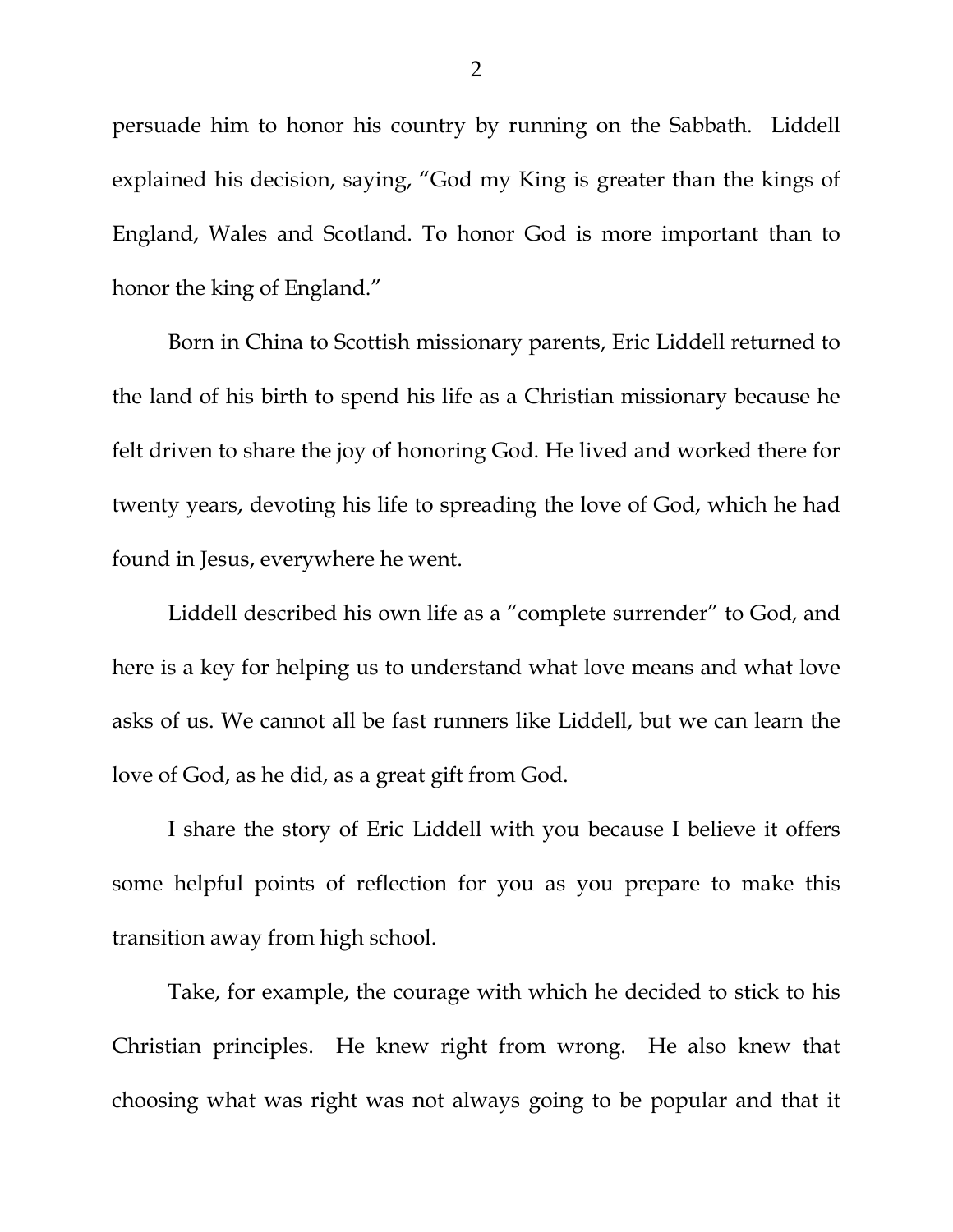was not always going to be easy. But he was convinced that sticking to those principles, not compromising on them in the least, was the very best course that he could take, and that God would bless him for that fidelity.

This was made clear to him in a very powerful way at those same Olympics. Since he chose not to run in the 100 meters race, he decided to enter the 400 meters race. The odds were definitely not in his favor, but he did it anyway. The story goes that when it was time to run the race, he was assigned to the worst lane. But he was encouraged by a note that the team trainer had given to him that morning. The note, which he kept in his pocket, read: "[God] will honor those who honor Him" (1 Samuel 2:30). Eric Liddell went on to win the gold medal in the men's 400 meters.

Your time here at St. Anthony High School has afforded you a wonderful gift in your Catholic faith. You have learned about what is right and what is wrong. Learning that material is the easy part. Living it is where it gets hard. Like Eric Liddell, you are encouraged to see that by honoring God, doing what is right and avoiding what is wrong, God will in turn bless you for your fidelity to His will for you.

This is a difficult proposition to accept, and one that is often quickly dismissed as mere pious talk, especially among young people. We hear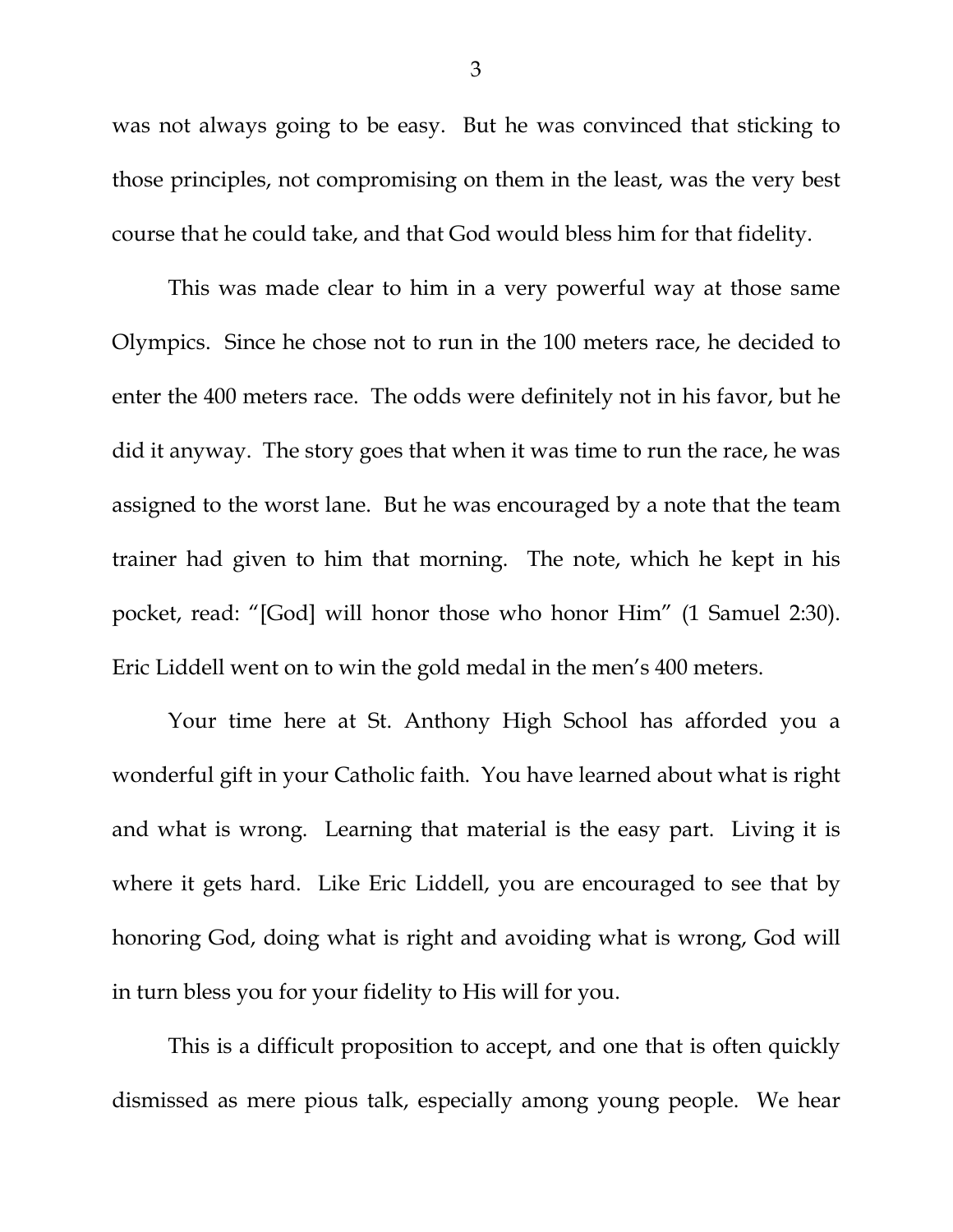these words of direction, but we often question how true they are. After all, we see many people who choose not to follow those principles of the Catholic faith, and they seem to be doing just fine, and in many cases, they seem to be prospering, enjoying life to the fullest. We also see those who have made the decision to stick to their faith, yet things do not seem to be going their way, and they seem miserable. The serious question arises in our hearts whether it is worth the risk of missing out on so many things in life by letting ourselves seemingly be constrained by the rules and regulations that our Catholic faith imposes upon us.

To respond to this very real question that you may ask, if you have not done so already, I would like to direct our attention to the mystery of the Holy Trinity, which we celebrate at this Mass. Tackling the Trinity can be intimidating, because it is such a complex mystery, one that is impossible truly to understand.

There is a story about St. Augustine, one of the greatest theologians the Church has ever known. He was walking along the seashore when he noticed a little boy bringing seashells filled with water from the ocean to a little hole that he had dug. St. Augustine asked the boy what he was doing, to which the boy responded that he was going to pour the entire sea into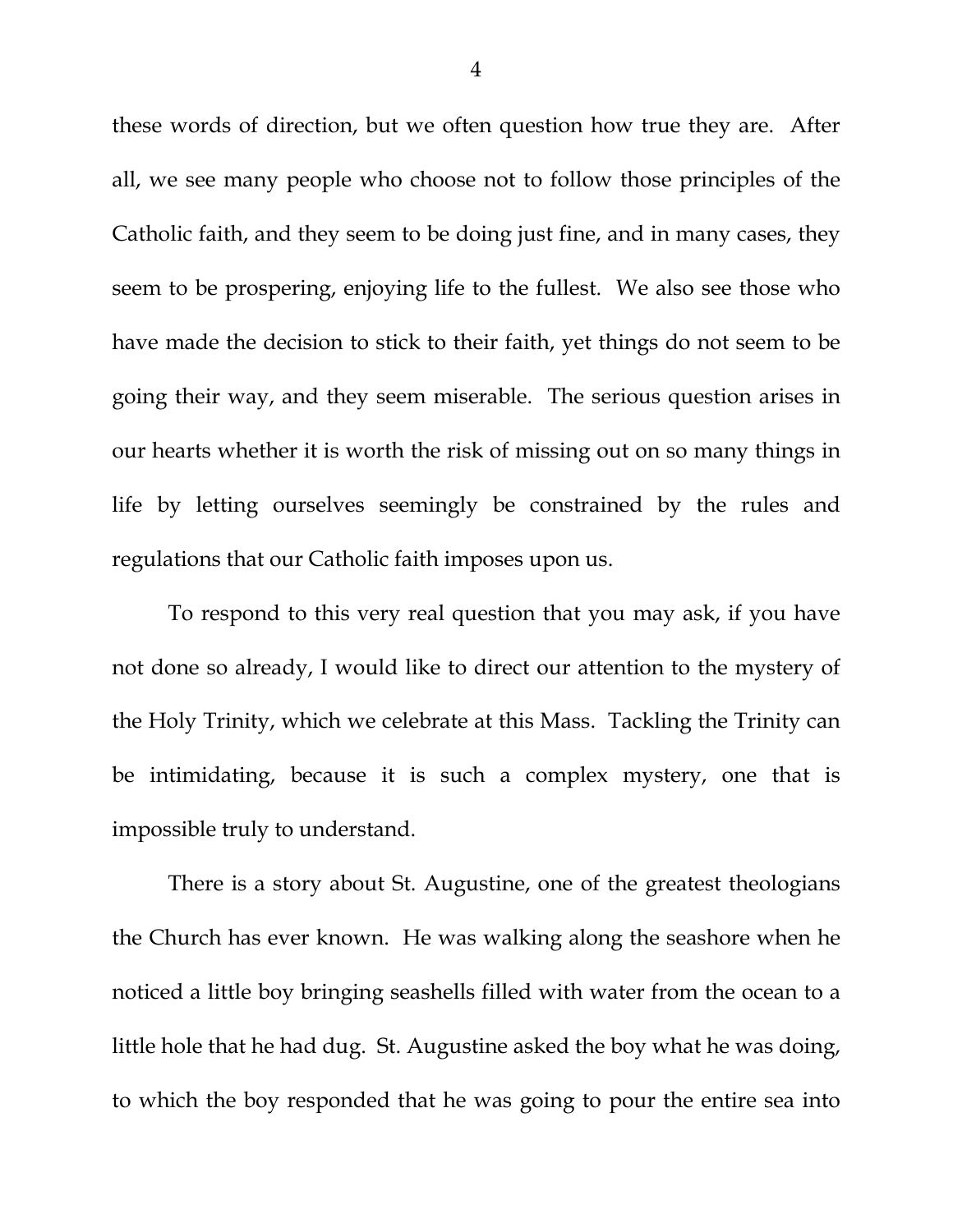the hole. St. Augustine told the boy that such a task was impossible. The boy then looked at this great theologian and told him: "It is no more impossible than what *you* are trying to do – comprehend the immensity of the mystery of the Holy Trinity with your small intelligence."

While we will never come close to understanding the Trinity, that is not what is important. There is only one thing that we really need to know about the Trinity, and we get that from St. John the Apostle. He explains very clearly, that "God is love" (1 John 4:8). God, as a Trinity, is a perfect relationship of love. Father and Son are perfectly united with one another in the bond of love that is the Holy Spirit.

You might be wondering how speaking of this intimate relationship between the three persons of the Trinity has anything to do with answering the question as to why we should take the living of our Catholic faith seriously? To put it more bluntly – how does this idea of the Trinity answer the question "what's in it for me?"

The answer is this: while God has everything that He needs in Himself through that bond of love, He has a desire to share that love with us. In our first reading from the Book of Proverbs, we hear about the work of creation by God. Notice how it is spoken of in the plural, not the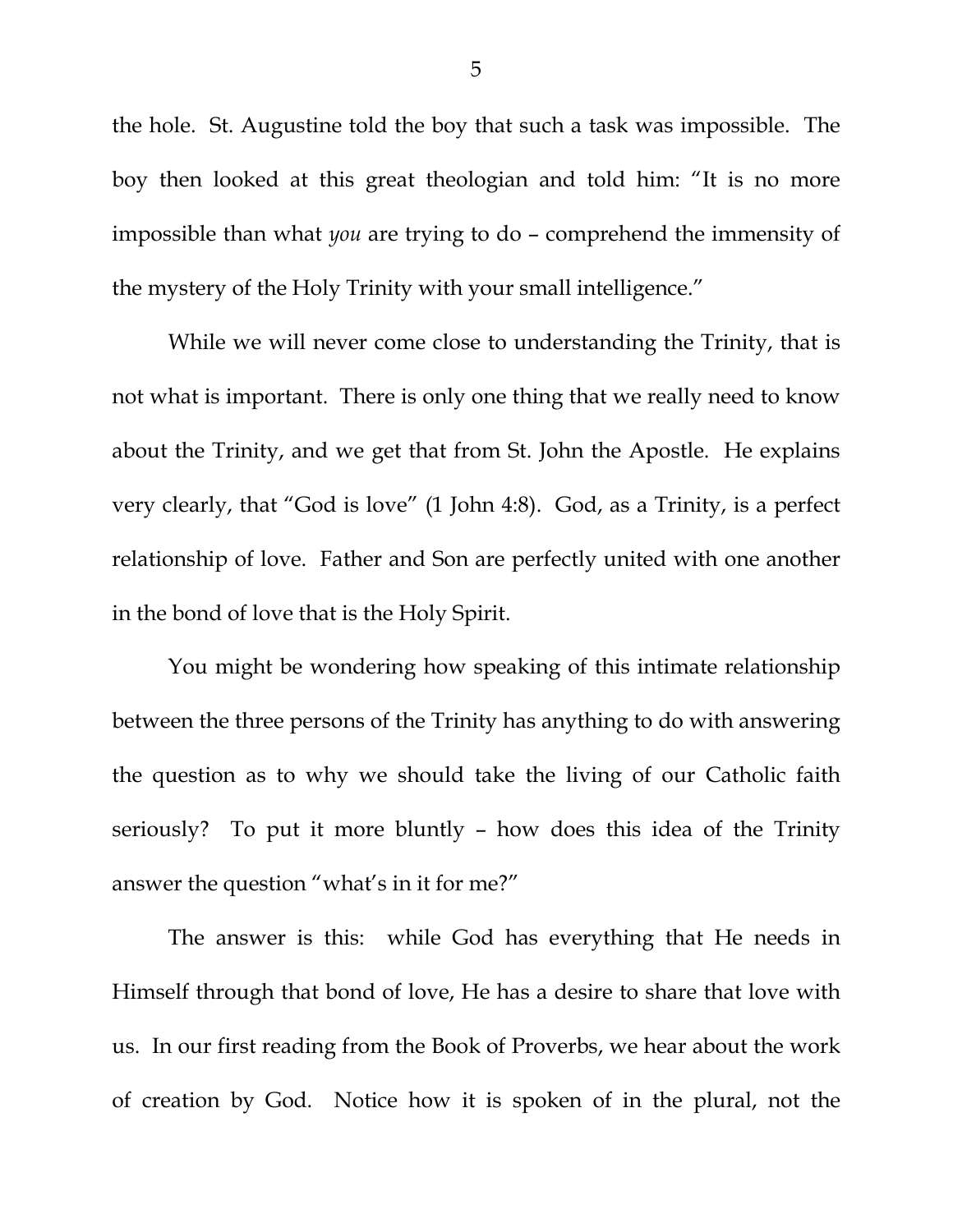singular, thus indicating the work of the Triune God. At the end of this reading, we hear the following: "I found delight in the human race" (Proverbs 8:31). The human race is the very pinnacle of God's creation, so much so that He has created us in His very image. As a result of that, He desires to share with us what He Himself has, that infinite gift of love.

This love was made available to our first parents, but it was not forced upon them. They made the decision not to accept this gift, and so they found themselves outside of the Garden of Eden, symbolizing being outside of that union of love that exists in God.

Not having any need for humanity, it would have been no problem for God to just give up on us while He continued to enjoy that gift of perfect love. But, that love would not give up on us, and so the Father sent His Son into the world, all the while remaining united to the Father through the love that is the Holy Spirit. He became one of us and then offered His very life as a sacrifice so that we might have the door reopened to welcome us back into that love that He intended for us from the beginning of creation.

In the Gospel for today, we hear Jesus offering His final words to His disciples before He heads off to suffer His Passion and death on the Cross.

6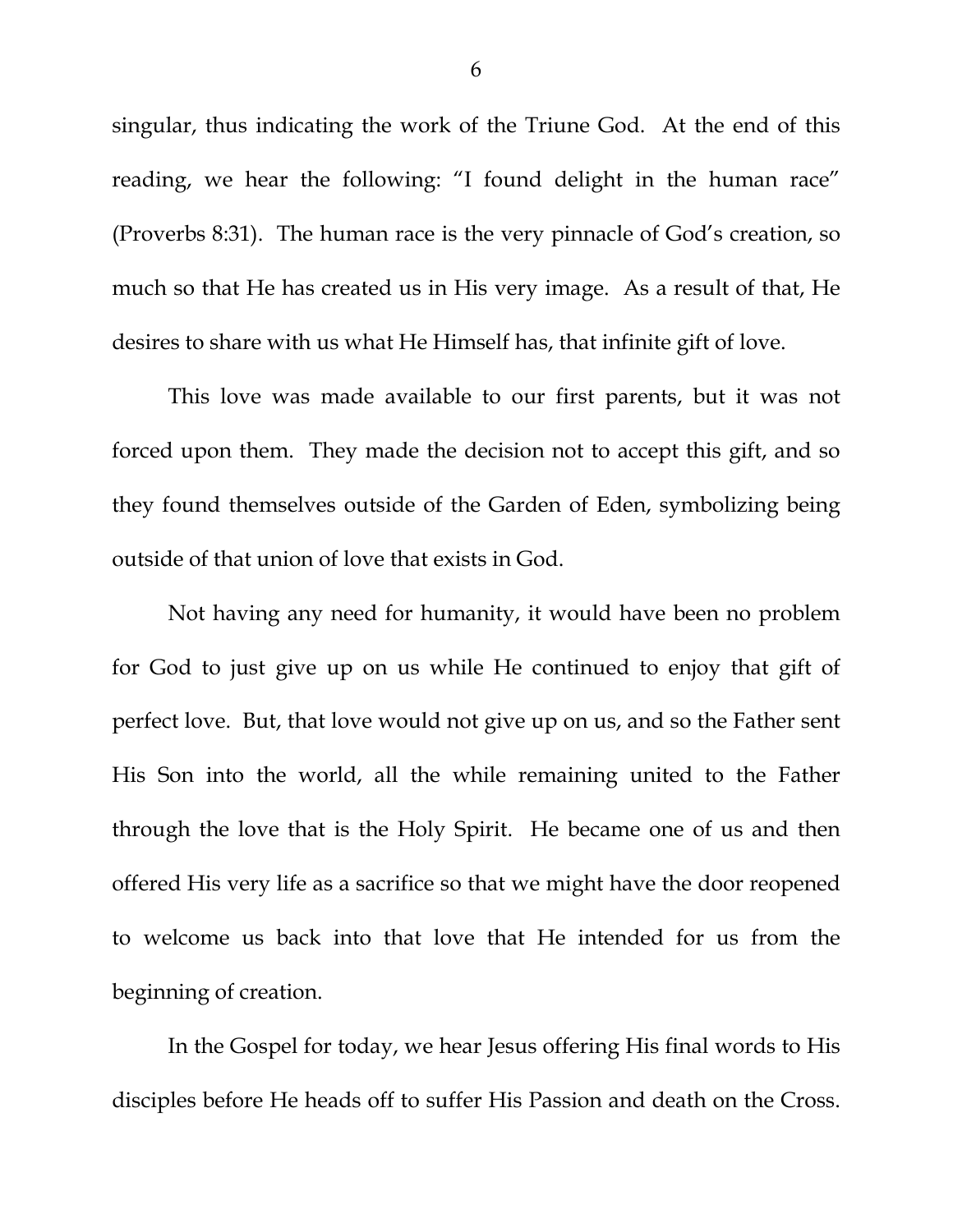He reminds them that the "Spirit of truth" (John 16:13) would come back to them after His departure. That gift of the Holy Spirit, which we just celebrated last Sunday on the Solemnity of Pentecost, is the gift that draws us into a participation in that love of the Father, the Son, and the Holy Spirit. It is a gift that we do not have to wait for Heaven to enjoy; we can already experience the peace, joy, and fulfillment of that love in our lives while here on earth.

As with our first parents, God will not force this love upon us. It is something that we have the freedom to choose or reject. To choose to accept this love is to choose to keep His commandments, for as Jesus Himself says: "Whoever has my commandments and observes them is the one who loves me" (John 14:21) and "[w]hoever loves me will keep my word, and my Father will love him, and we will come to him and make our dwelling with him" (John 14:23).

We have to be convinced, just as was Eric Liddell, that to keep the commandments, to live according to our Catholic faith, will keep us in His love and that there is absolutely nothing more important or more treasured than that. This is what the saints in Heaven banked on while they were here on earth, and now they enjoy a happiness and peace in Heaven that is

7